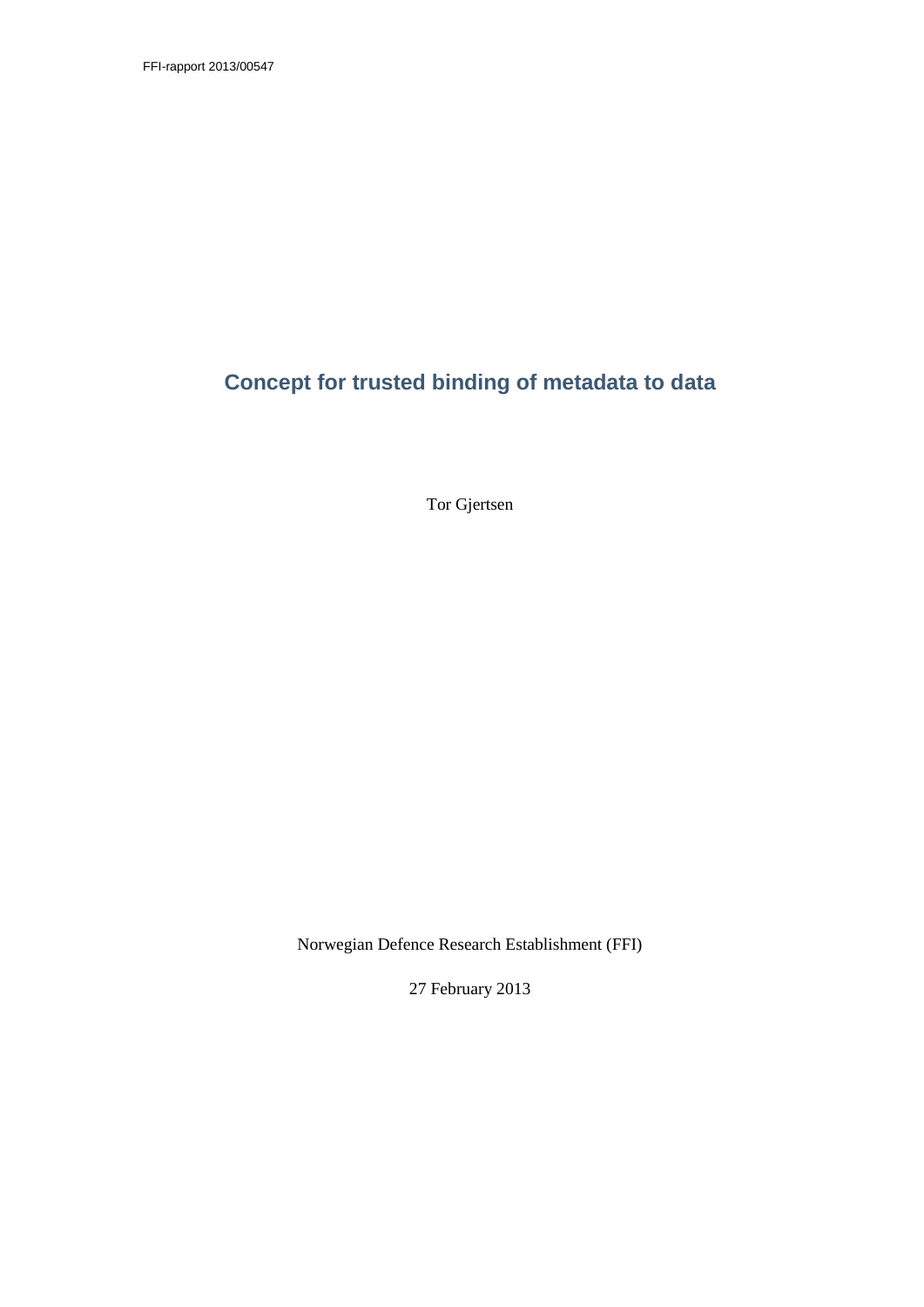FFI-rapport 2013/00547

1176

P: ISBN 978-82-464-2226-8 E: ISBN 978-82-464-2227-5

# **Keywords**

Informasjonssikkerhet

Informasjonsmerking

# **Approved by**

Rolf Rasmussen Project Manager

Anders Eggen Director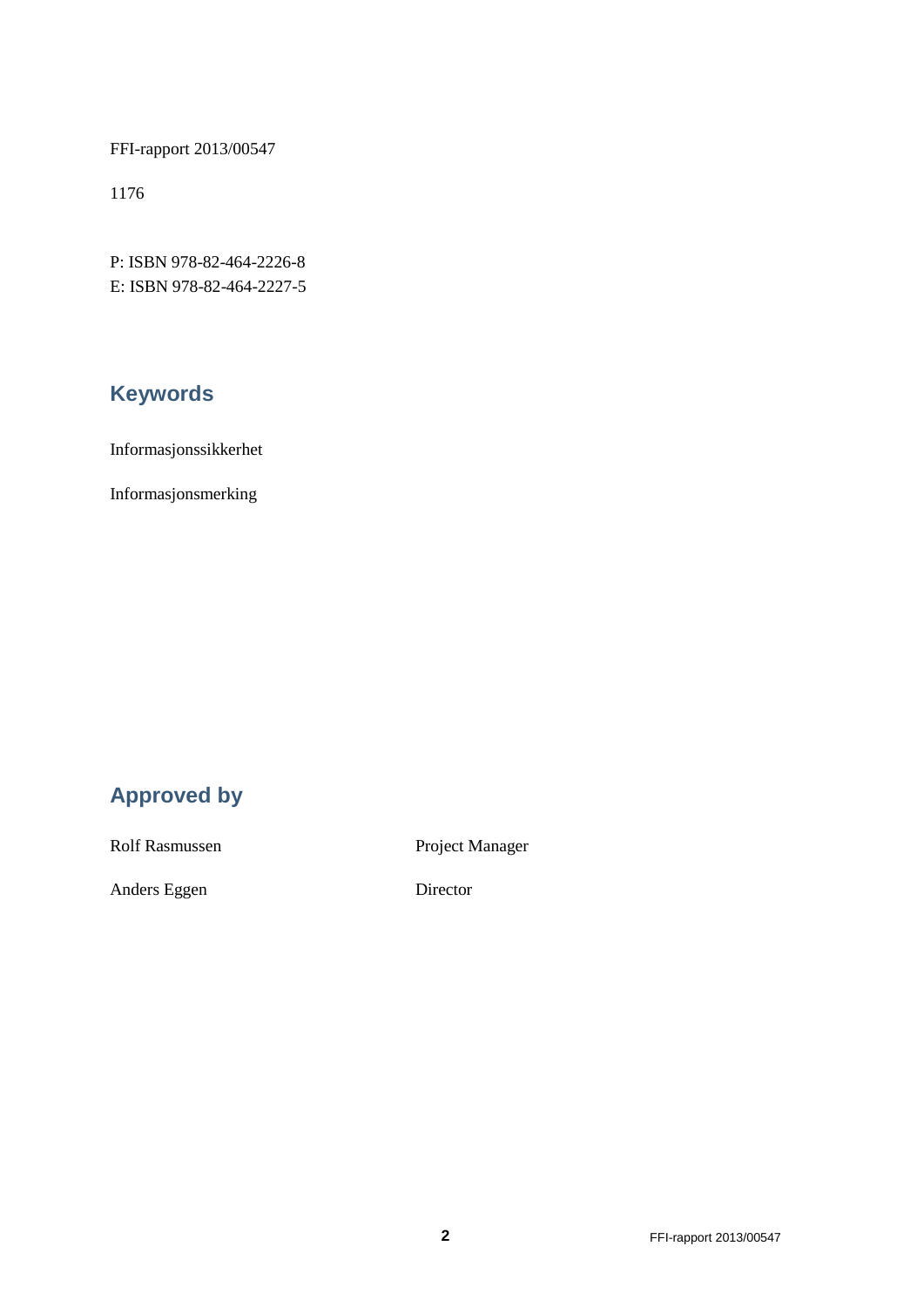## **Summary**

Information exchange is a critical part of military operations. Information flows between domains are traditionally managed by air gaps and manual review-and-release procedures. More efficient information flow mechanisms are needed.

This report discusses the issues around secure marking of information, where the tag (metadata) can be bound to the data with a digital signature. It is proposed a concept as to how this can be done. The concept can be realized with available technology and to an acceptable cost, but development of new operational concepts will be required. The report is not about the implementation, but the MILS architecture seems as a promising starting point for the realization of the concept.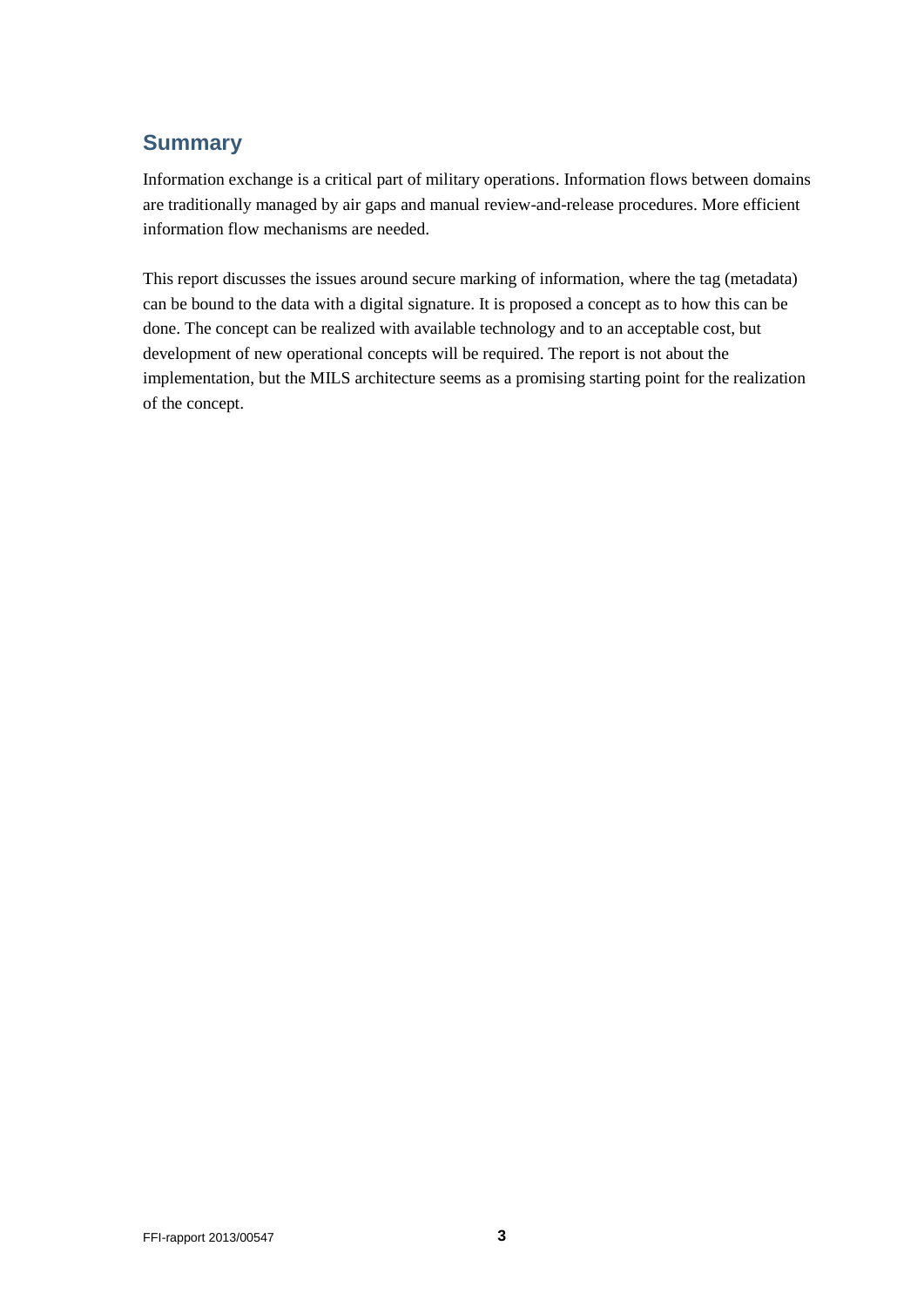## **Sammendrag**

Informasjonsutveksling er en viktig del av militære operasjoner. Informasjonsflyt mellom ulike domener har tradisjonelt måttet løses ved luftgap og manuelle inspeksjonsprosedyrer. Det er stort behov for mekanismer som muliggjør mer effektiv informasjonsflyt i slike tilfeller.

Denne rapporten diskuterer problemstillinger rundt sikker merking av informasjon, hvor merket (metadataene) bindes til informasjonen med en digital signatur. Det foreslås et konsept for hvordan dette kan gjøres. Konseptet kan realiseres med tilgjengelig teknologi og en akseptabel kostnadsramme, men det forutsetter at det utvikles nye operative konsepter. Det tas ikke stilling til valg av implementasjon, men MILS-arkitekturen ansees som et lovende utgangspunkt for en realisering av konseptet.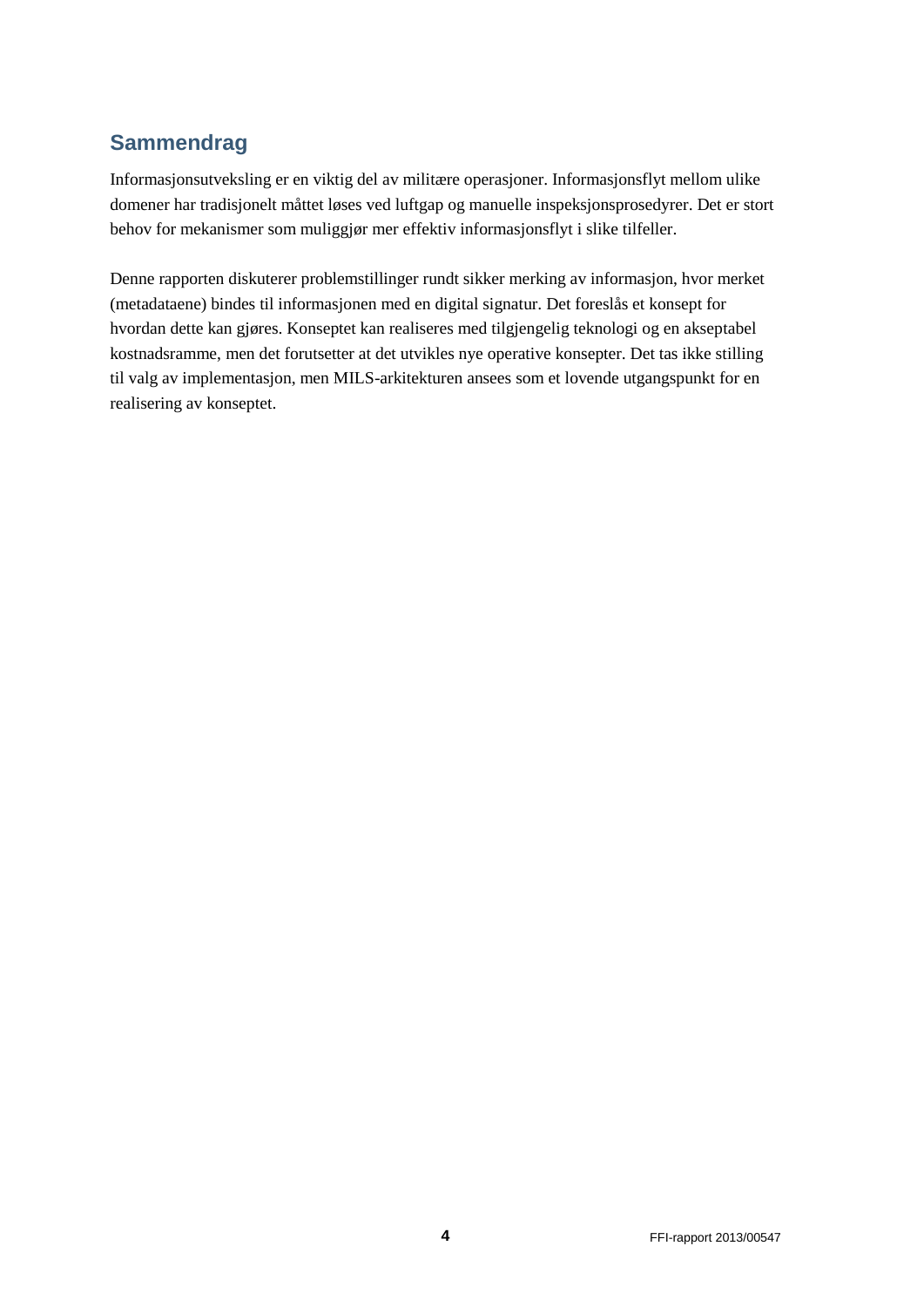## **Contents**

<span id="page-4-0"></span>

|                | <b>Preface</b>                   | $6\phantom{1}6$ |
|----------------|----------------------------------|-----------------|
| 1              | <b>Introduction</b>              | $\overline{7}$  |
| $\overline{2}$ | <b>Background</b>                | $\overline{7}$  |
| 3              | <b>Technologies</b>              | 8               |
| 3.1            | Multi-Level Secure systems (MLS) | 8               |
| 3.2            | <b>MILS</b>                      | 8               |
| 3.3            | <b>TPM</b>                       | 9               |
| 4              | <b>Concept</b>                   | 9               |
| 4.1            | Some conceptual considerations   | 10              |
| 4.2            | Chosen concept                   | 11              |
| 4.3            | The marking process              | 12              |
| 4.4            | A MILS-based implementation      | 13              |
| 5              | <b>Conclusions</b>               | 14              |
|                | <b>References</b>                | 15              |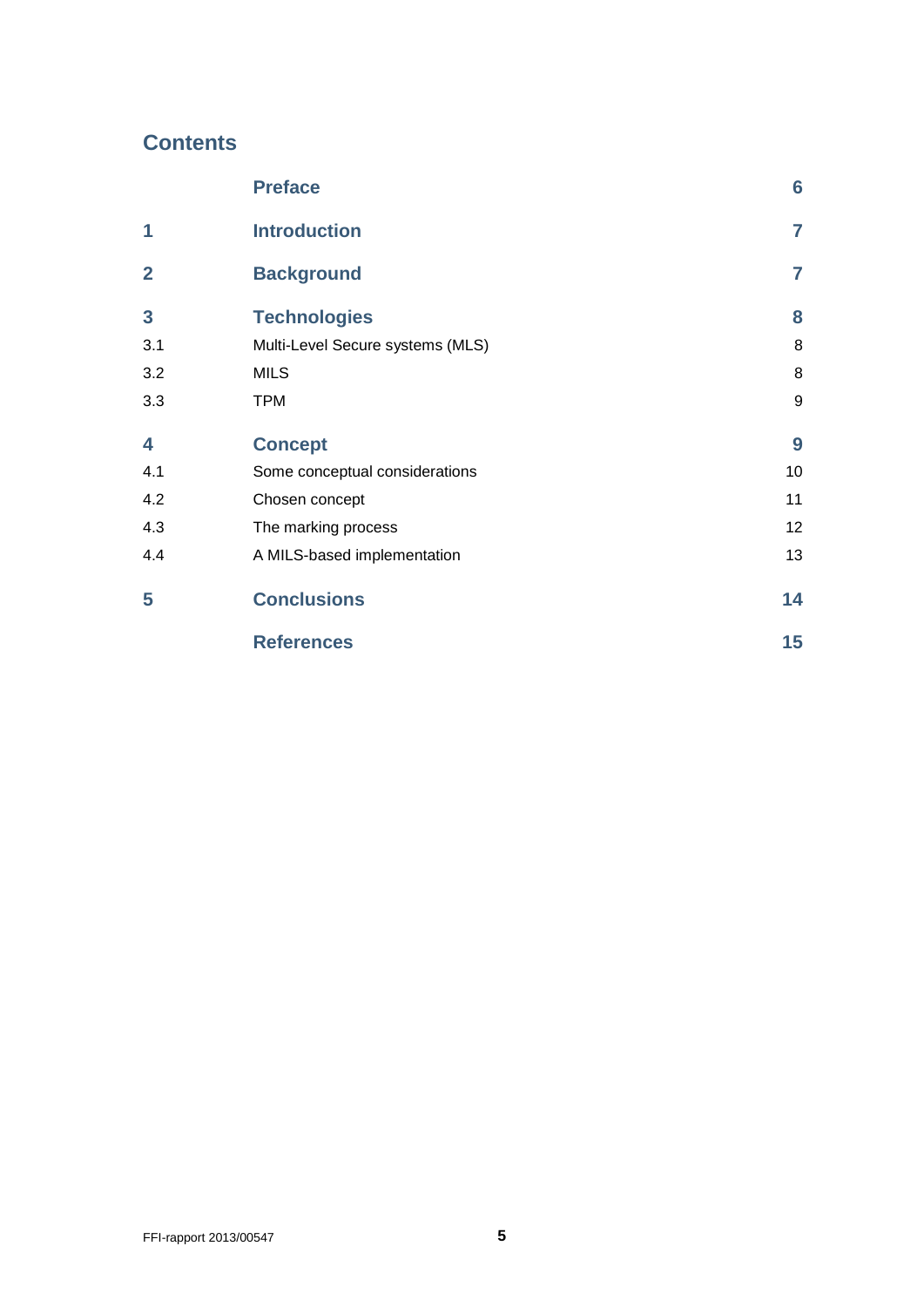## **Preface**

I will thank my colleagues, Nils Agne Nordbotten and Raymond Haakseth for good discussions in the process of writing this report. This is my very last report at FFI, as I am now retired. Further discussions with me on this topic will therefore not be possible, but I assume that my colleagues will be pleased to take part in such discussions.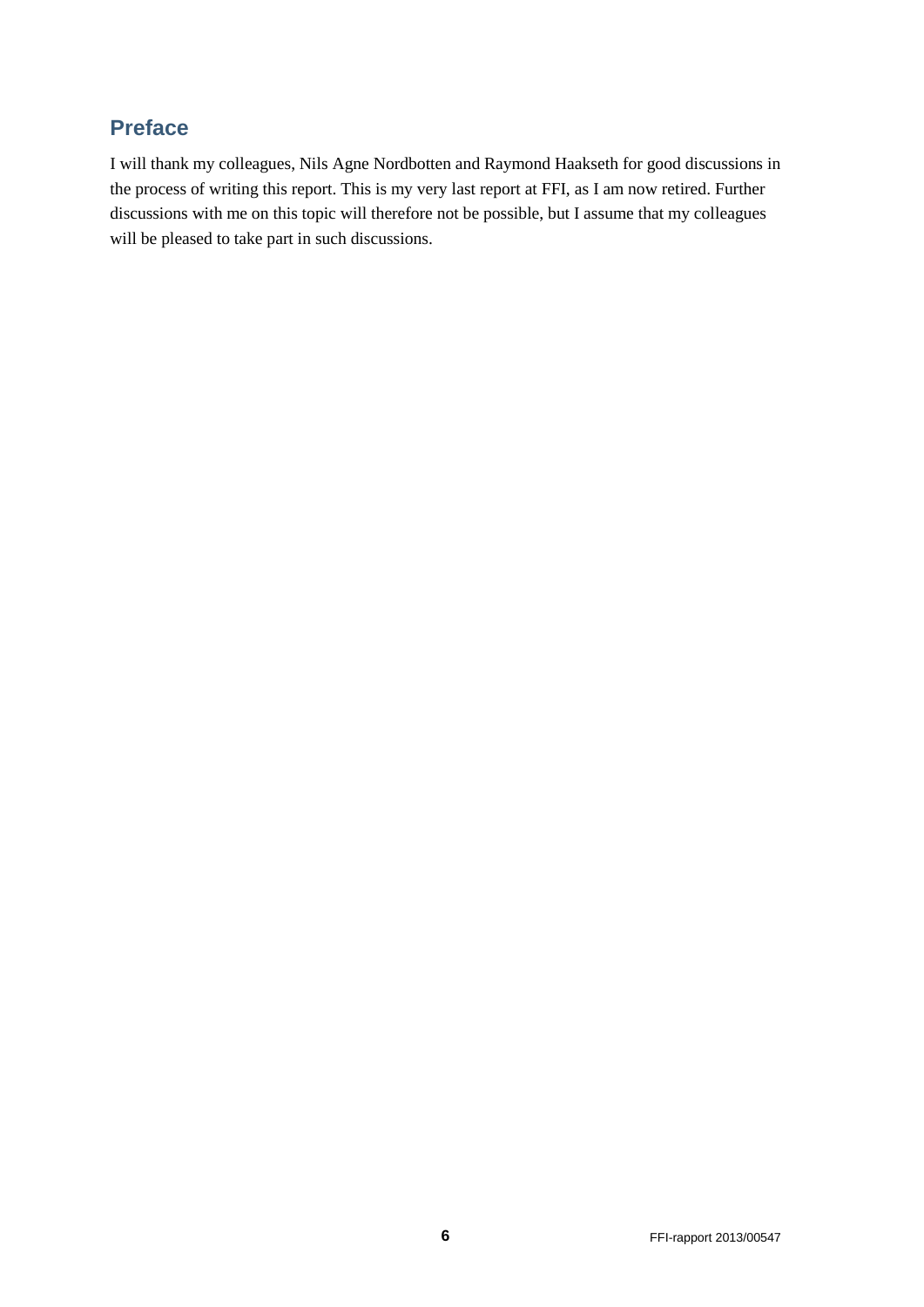### <span id="page-6-0"></span>**1 Introduction**

Information exchange is a critical part of military operations, and there is an increasing demand for information flows between domains. If domains are separated by a security span (e.g. Secret to Restricted), NATO security policy enforce rather strong assurance requirements on critical components involved. Traditionally air gaps and manual review-and-release procedures have been used. More efficient information flow mechanisms are needed to support future operations.

Secure marking of electronic documents is essential if the documents later are to undergo some sort of automatic testing, for instance in a security guard. The marking as such is assumed to be a process of binding a security label cryptographically to the document by using a digital signature. The label or the digital signature will not be discussed in this document. They will be chosen for the organization or domain in question.

It will be an advantage if NATO standardize on a security label for information exchange within the organization. In that case also a common infrastructure for providing services for handling of digital certificates has to be established. A public key infrastructure (PKI) is a system for the creation, storage and distribution of digital certificates, and establishing the trust so it can be verified that a particular public key belongs to a certain entity. With a NATO PKI and a common understanding of the labels it will be possible to send marked/signed information between NATO nations, for instance in a coalition operation via a security guard. This will also require a common understanding of user identities and user privileges in the overall scenario, to answer the fundamental question: can the originator be trusted?

In some scenarios it can also be useful to have an arrangement with a "local PKI" and a label, signature and security guard with only local significance. This will be much simpler to implement and administrate, but still you have the advantage of controlling what goes out of the domain.

The format of the security label can be generic, but the content of the label depend on the information and the operational scenario. An initiative has been taken in a NATO research group in specifying an XML-label and binding mechanisms for this that is assumed can be used; see (7) and (8).

This work is about enabling secure flows of information between security domains. It does not consider the information transport. The objective of this work is to discuss the provision of sufficient trust in the input to a security guard. Guard concepts and implementations are out of scope for this work. However a MILS-based solution is discussed in 4.3 based on experiences from earlier security related work at FFI on the MILS architecture.

## <span id="page-6-1"></span>**2 Background**

Information systems used to handle and exchange information is typically standard systems. Even in a military scenario that is often the case although you will also find "command and control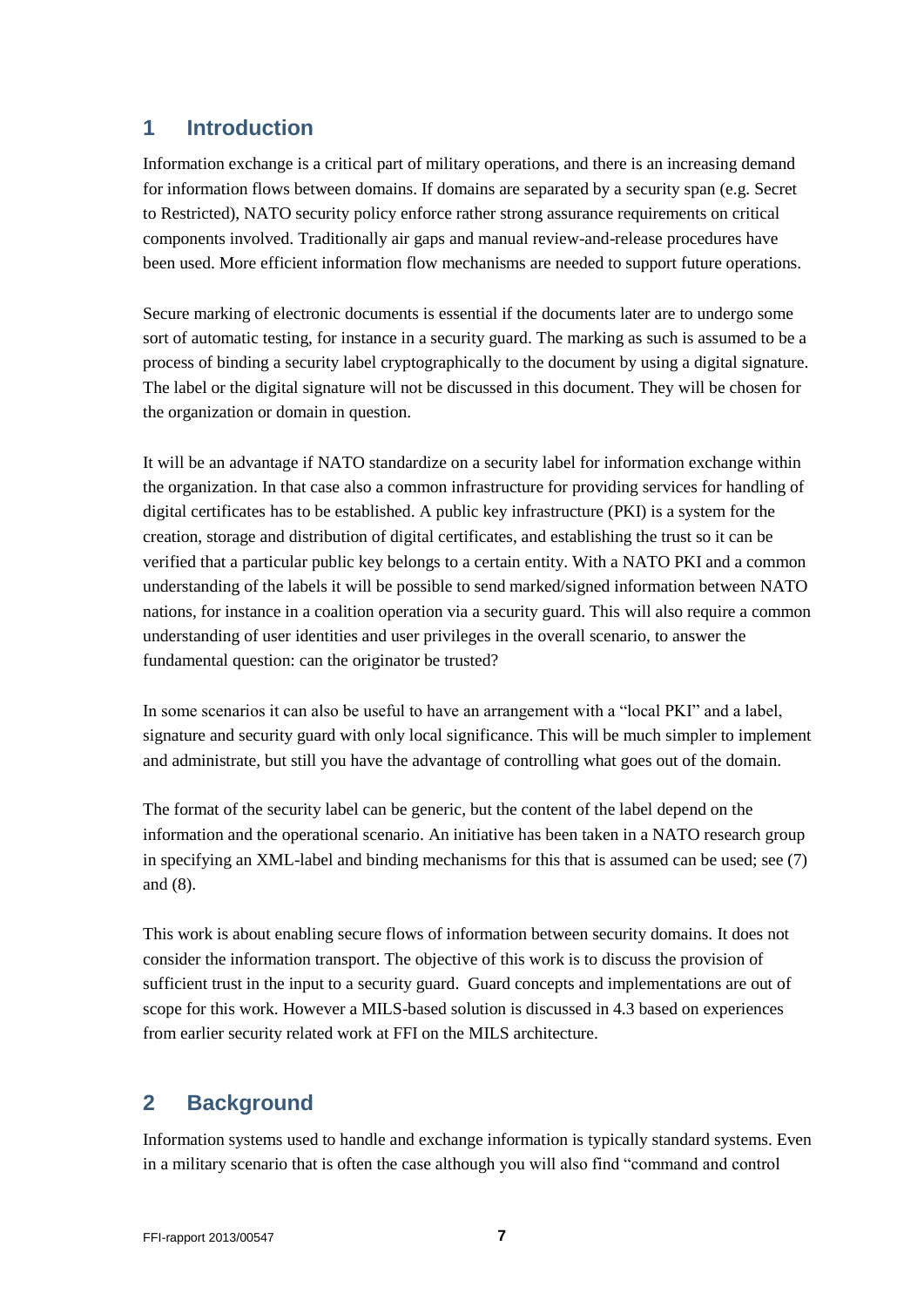systems" specially made for military use. The cases for all these systems are that they traditionally have operated in "System High" mode and not in "Multi Level Secure" (MLS) mode and as such have no assurance requirements for confidentiality. The consequence of this is that if you mark the information within the application, you do not have sufficient assurance to really know what information is marked and signed. Even a System High-system may contain information of different classifications, and when low classified information is marked, because of insufficient trust, there is a risk that some high classified information can being included unintentionally.

## <span id="page-7-0"></span>**3 Technologies**

There are different technologies available to gain trust of a system. Formal trust and assurance is one thing, but also good development practice will enhance the quality of a system even if it does not undergo a formal evaluation.

#### <span id="page-7-1"></span>**3.1 Multi-Level Secure systems (MLS)**

In an MLS-system, the system has sufficient trust to mark all information within the system, and the system is approved for this. The information can be processed and the resulting information can be remarked in a trusted way. So ideally the marking of information should be made in an MLS-system. Then you have full freedom to process the information, and all information will be correctly marked. However the availability of certified MLS-information systems is very limited. There are some MLS operating systems, but they typically reflect "old technology" and they are rarely updated because of the cost to do so. Complete MLS-information systems are typically built on the top of an MLS operating system, but they have to be evaluated and certified as complete systems, and the cost to do so is very high. Therefore it is likely that most military information systems also in the future will be operated System High. Systems set up to handle very high classifications will normally operate in "Dedicated" mode, and not connect to other systems. Multi domain and partitioned mode are being discussed, but do not change the basics and the fundamental problems of handling classified information.

#### <span id="page-7-2"></span>**3.2 MILS**

The MILS architecture (Multiple Independent Levels of Security) is seen as promising for military systems with assurance requirements. Several vendors provide MILS-based technology with high assurance as a goal (Common Criteria EAL 6-7). One product have been certified (from Green Hills) for Power PC platforms. However the other programs in evaluations have been terminated due to a change in NSA's policy regarding evaluating operating systems and high assurance components in general. The current US policy when it comes to high assurance evaluations is that they will evaluate complete systems. Components will only be evaluated for low assurance levels, see (4) and (5).

The main component in the MILS architecture is the trusted separation kernel. This separates the system on a physical computer platform into partitions. In addition to strong separation, the MILS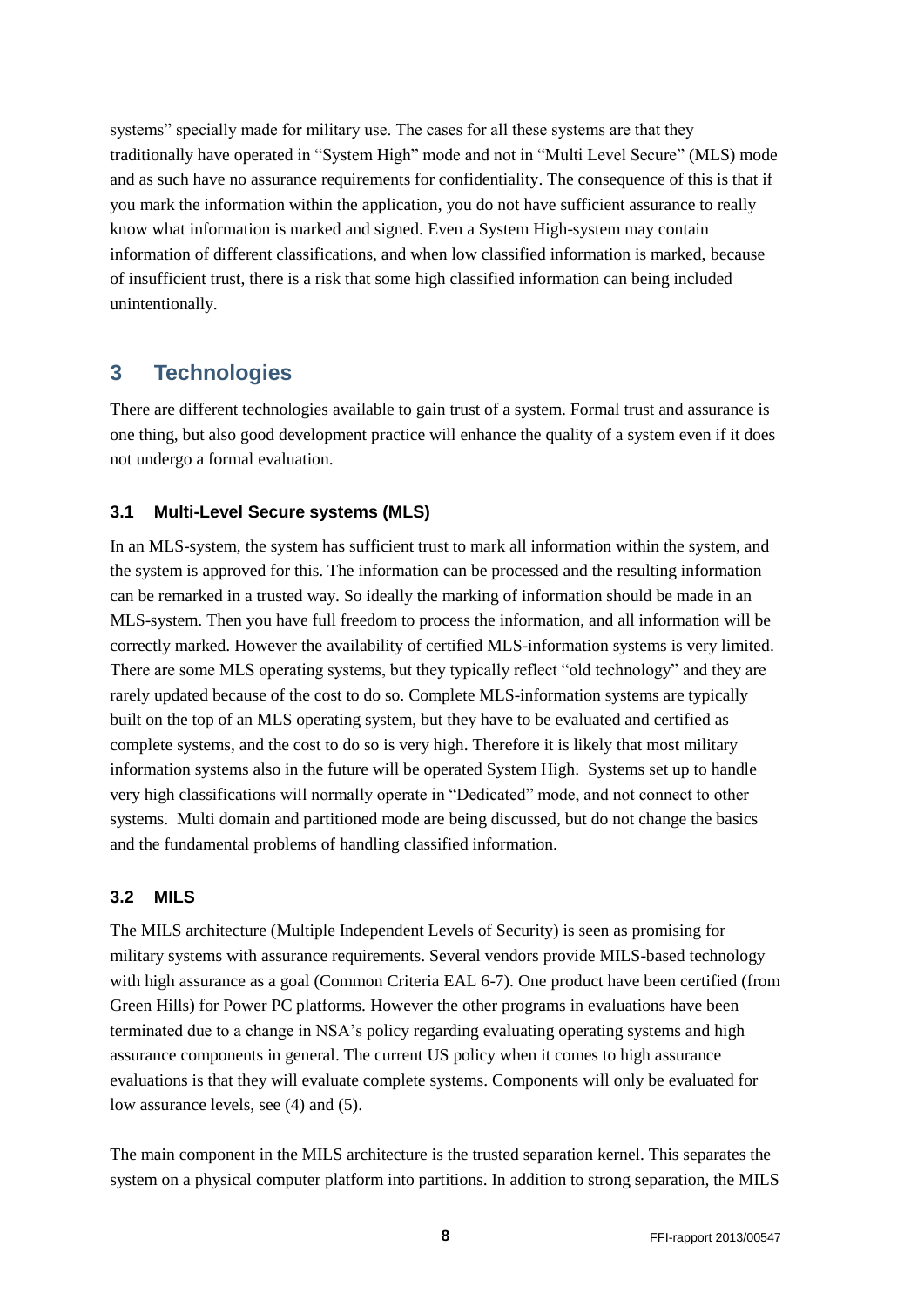separation kernel also provides for controlled information flow between partitions. It supports separation of both trusted and untrusted partitions. MILS vendors typically also provide virtualization software for some common operating systems like Linux and Windows in addition to the company's own proprietary real time operating system (RTOS). The MILS architecture makes it possible to divide a system into smaller modules, so trusted modules can be made as small as possible. The implementation and evaluation of trusted partitions have to be done separately. MILS only provides security functions for separation and flow control, and trusted partitions must be implemented and evaluated independently.

The MILS technology stems from embedded systems with high safety requirements, in particular used by the avionics industries. They have their own standardized evaluation criteria for safety and most of the separation kernels have been certified according to the standard DO-178B (9), with class A as the highest level of safety. This standard is about the software developing process. Another standard, ARINC 653 (6), is related to integrating many applications on the same physical processor in a safe way. This standard introduces virtualization and partitioning of applications. The ARINC architecture is similar to the MILS architecture. A major difference is that the MILS kernel has less functionality, i.e. much smaller size, enabling certification of the MILS kernel to a higher assurance level.

#### <span id="page-8-0"></span>**3.3 TPM**

TPM (Trusted Platform Module) is both the name of the specification and the implementation of it, the TPM chip or the TPM device. TPM is often associated with Digital Rights Management. However it is also a more generic security concept. TPM provides basic security mechanisms like protected storage areas, computation of cryptographic functions and attestation of integrity measurement. Interesting in this context is that TPM can be used to ensure the integrity of program modules.

To our knowledge TPM has not been evaluated for high assurance levels that may be required to protect classified information. However there is at least one chip that has been evaluated to EAL 4 (moderate assurance).

For "single-level systems" there will not be hard assurance requirements for the software. Maybe in such systems TPM will be "good enough" to protect the critical software from being changed, for instance software for security marking of information.

## <span id="page-8-1"></span>**4 Concept**

This section is an attempt to sketch a concept for secure marking that is realistic to implement with available technology and to a reasonable cost.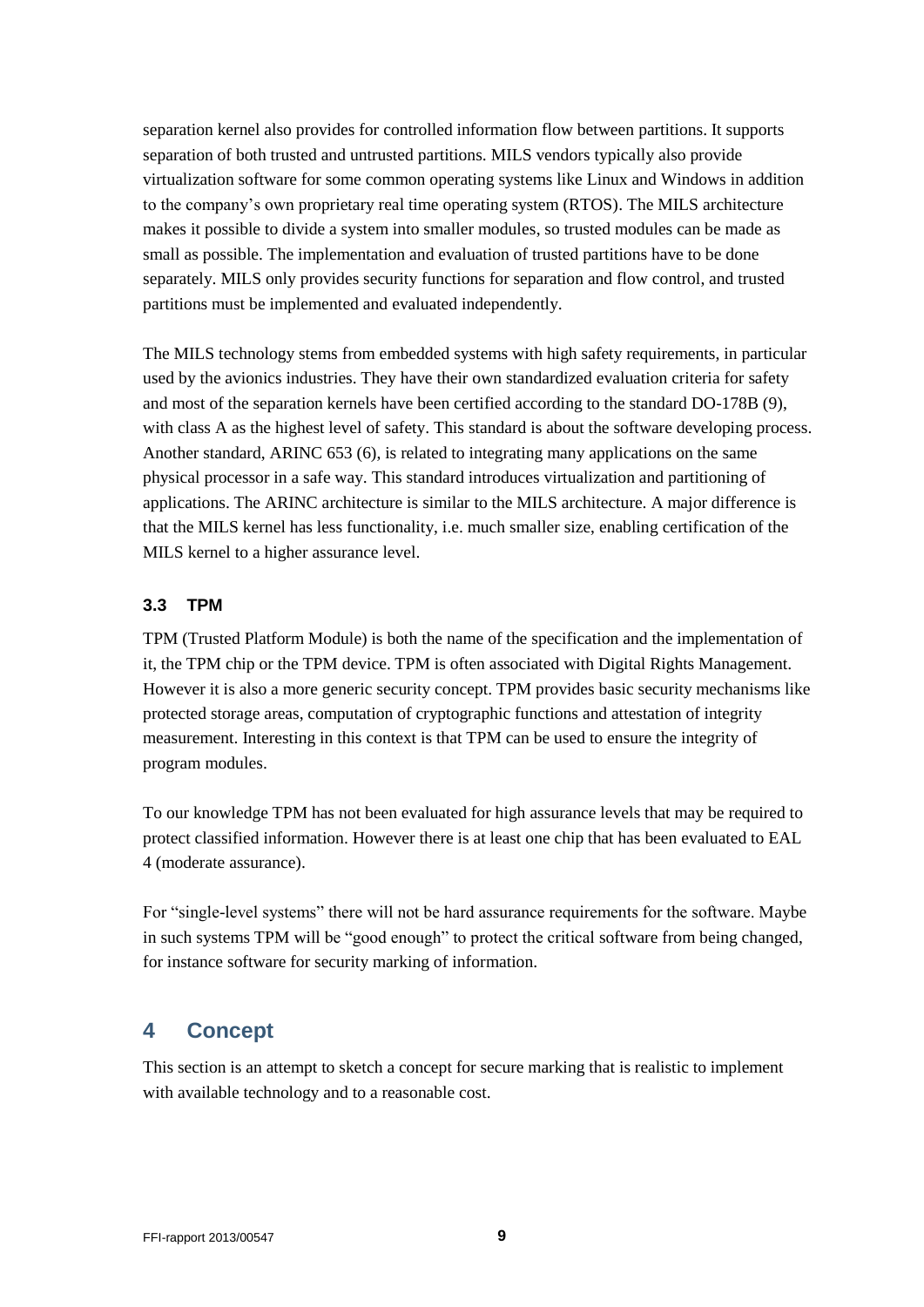#### <span id="page-9-0"></span>**4.1 Some conceptual considerations**

It is assumed that future military information systems will still operate System High, and handle information of different classifications. Automatic marking in such a system will be dictated by the policy that all information will be set to the highest classification handled in the system, for instance to "secret" in a System High Secret system.

All marking lower than that will imply manual operator intervention. This manual process has to be trusted to some assurance level, depending on the security span in question. Information can be exchanged between System High systems belonging to the same domain and security policy without marking and Guard filtering.

In Single level processes/modules information can be marked automatically to the level of the module. However the marking has to be controlled in a module with sufficient assurance, to verify that the marking and confidentiality level is correct for the single level module.

Designers of future systems have to make the best out of what is available. Security critical modules may have to undergo a formal security evaluation, according to Common Criteria (NATO requirements today).

What can be "played with" in the design process of a system?

- Splitting up the overall system into smaller modules
- Single level modules have some advantages when it comes to automatic marking of information
- Security critical modules should be made as small as possible, since they have to undergo a security evaluation
- Information flows between systems and between modules within a system must be controlled (strongly). How this is done is a matter of implementation. Use of diodes can be part of a solution, as well as the use of MILS separation kernels. Integrity and/or encryption mechanisms can be necessary to protect the information in the flows.

"The solution" for secure marking should contain both legacy systems and future solutions. The goal is to be able to mark as much as possible automatically. However, it is assumed that for a long time, manual marking will be part of the overall solution. All information that is to be exchanged with other systems/domains has to be marked. A security guard will filter such information exchange.

Marked and signed information (digital signature) is "self-protected" and can be stored in an untrusted System High system as a marked item. As long as the information is unchanged and the signature is not broken, such items can be re-exported as marked items.

When it comes to military systems, it is not expected that the security policy will change radically when it comes to requirements for assurance. The challenge for planners will be to use what is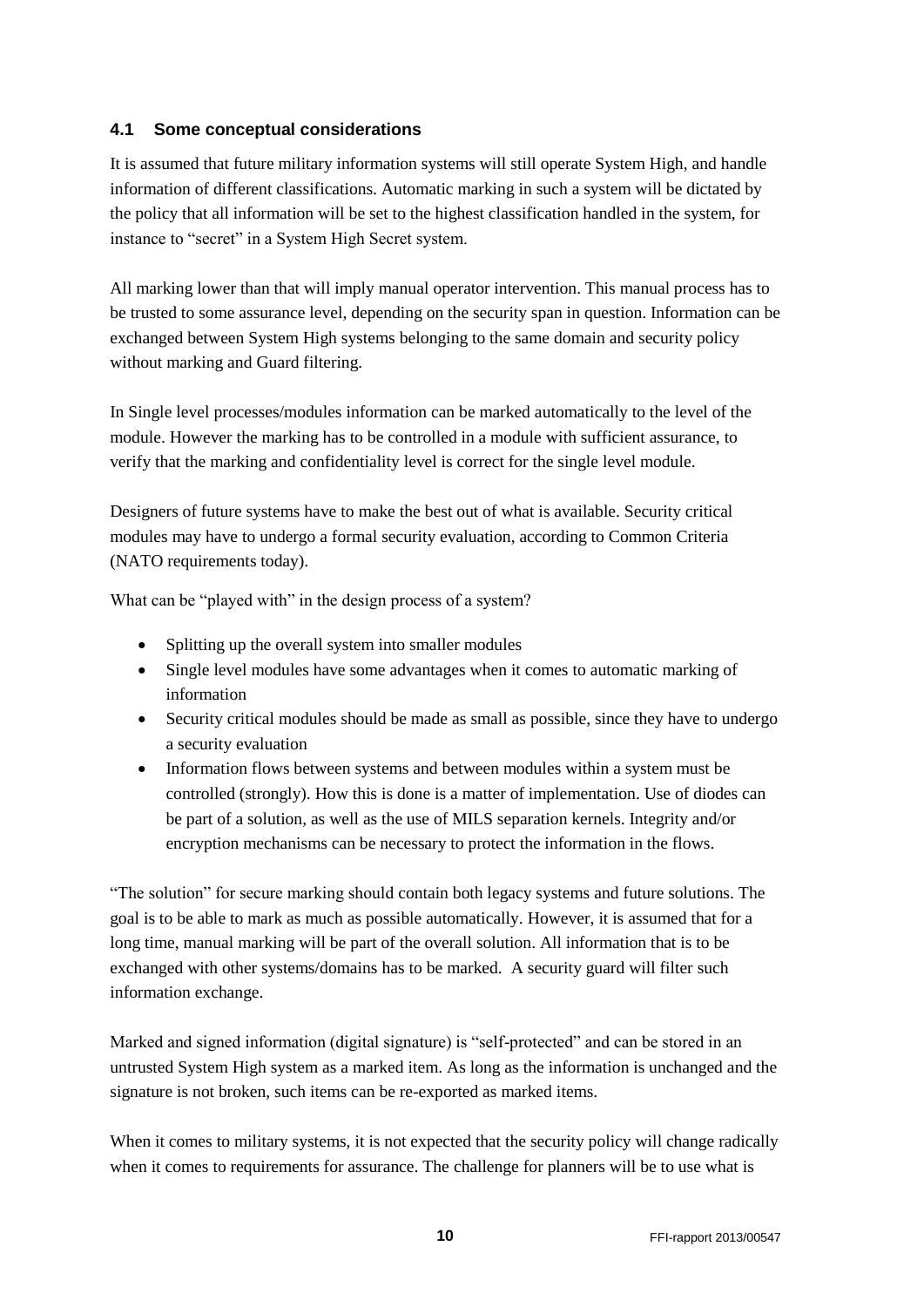possible in a creative way. It is not expected a breakthrough for MLS-systems. The availability of such systems will be limited also in the future.

#### <span id="page-10-0"></span>**4.2 Chosen concept**

"Secure Marking" is not an easy task. The availability of high assurance technology is expected to be low, and it is very expensive to evaluate a complete system from scratch. The idea of compositional evaluation has not reached a maturity level necessary for practical use, so evaluations still have to be done system wise.

Then, given the current situation, what is the best that can be achieved with available technology? The following sections introduce elements and sketches to a solution.



*Figure 4.1 Principle sketch of secure marking*

Figure 4.1 contains some single level (SL) modules. As said before, such modules can provide secure automatic marking (of correct confidentiality level). Further it shows a legacy system module operating System High (SH). This takes care of the migration from existing systems in operation to future systems in operation.

A manual marking process has been introduced, to serve the legacy system. This will require a dedicated terminal function. The information flows between the terminal and the marking function have to undergo a strict control including integrity, so "what you see is what you mark".

If the single level modules require terminal functions, they will also require dedicated terminals, unless a trusted terminal switch is provided.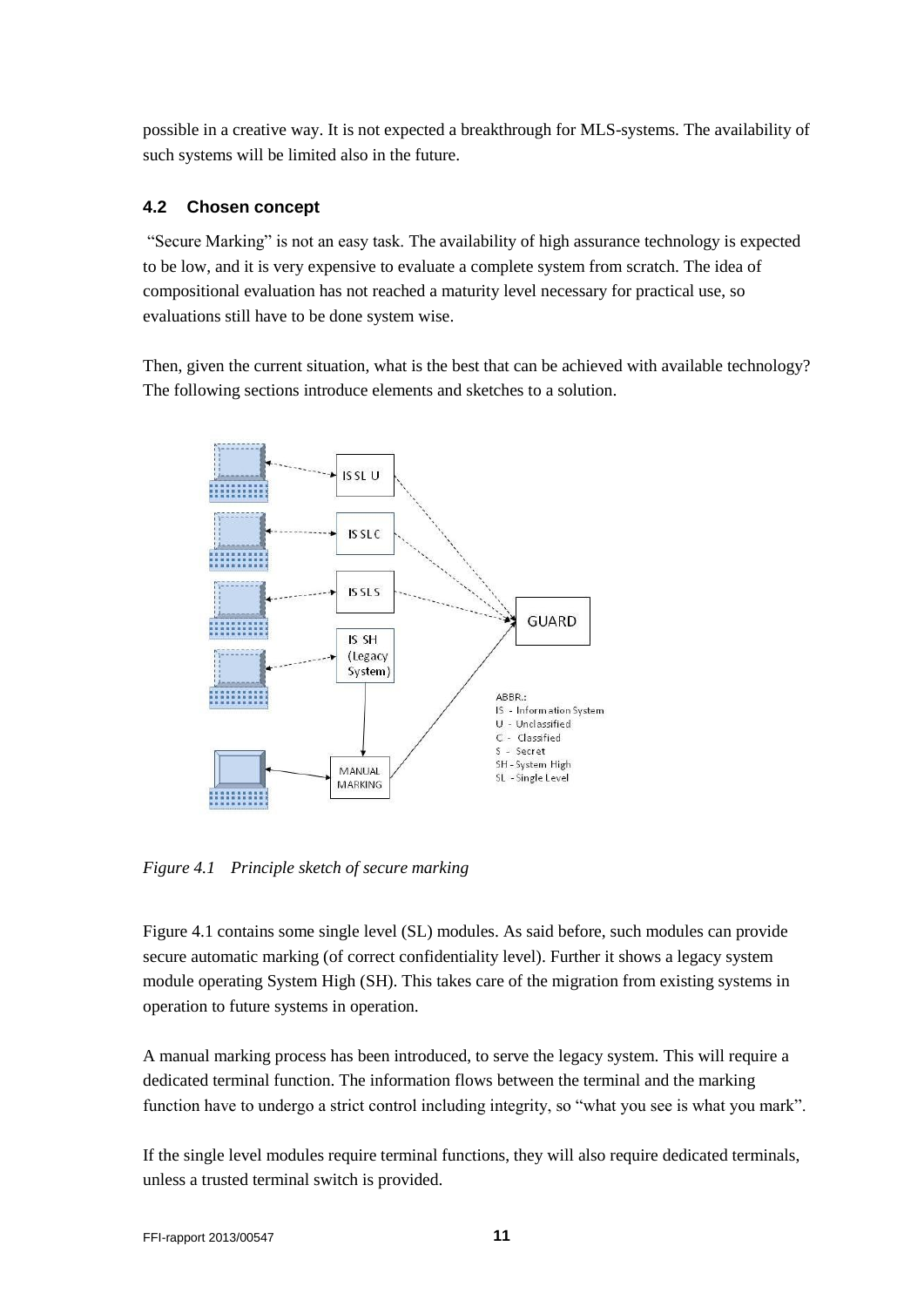For the completion of the view, also a guard is shown, since this is the main reason for marking the information. In a real scenario it can be multiple instances of both guards and networks. It will also be an information flow the opposite way through the guard in a general case. For simplicity this is not shown.

The single level systems can send information directly to the System High system as long as the classification of the information does not exceed the highest classification of the System High system and they belong to the same domain. This information can be marked or unmarked. Information flows between systems are not shown in the figure.

Military command and control systems are typically running in System High mode of operation, for instance in System High Secret. In the concept such legacy systems can be run unchanged. The security policy will in such systems dictate that all information by default have to be handled as secret and all automatic marking has to be set at that classification level. Other levels will require a manual marking. Such "manual marking" has to be done by a trusted unit, outside the legacy system.

The format of this marking has to follow agreed standards and methods, such that the marking can be verified and tested and filtered by a security guard when exporting information to another domain.

Marked information is sealed cryptographically by a digital signature and bound to the information, so the information is "self-protected". As long as the seal is not broken, the integrity of the information and the label is conserved and can be tested. Therefore marked information can be stored securely in an untrusted System High system. The security is contained in the information itself, and do not rely on the system that store the information.

Marked information can be exported from all kinds of systems (single level, multi level, system high etc.), via an approved security guard that enforces the security policy and tests the security mark and the integrity of the information.

If an information system processes marked information to produce new combined information, the new information has to be marked as a new object. In a single level system that can be done automatically. Information from a System High system has to be marked in a trusted manual marking function.

#### <span id="page-11-0"></span>**4.3 The marking process**

The implementation of manual marking has to provide "what you see is what you mark". This will put requirements to the solution of the dialog between the screen/terminal and the marking process. It is assumed that this solution has to be trusted and the integrity must be preserved in this dialog.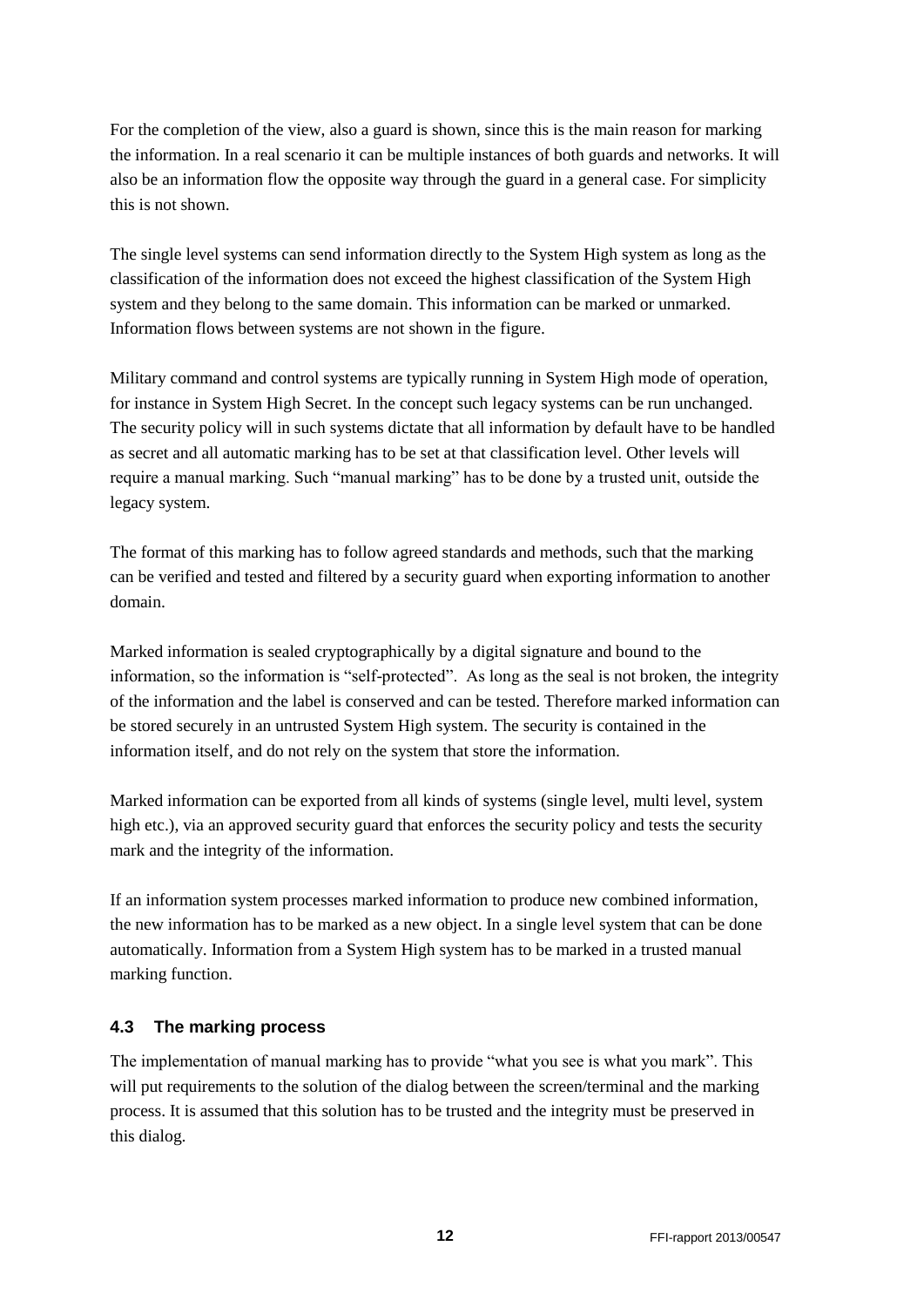The documents to be marked can be of different types and formats, for instance e-mail, military messages or attachments. For complex documents like MS Word or Power Point special attention has to be taken. Handling such documents will require rules and strict control of how these are configured. This is a general problem that also applies to existing systems and solutions, but this has probably not gotten sufficient attention in the past.

Such types of documents may contain a lot of hidden information created in the process of writing the document. It is not obvious which information is marked. The document may contain information that is not visible in the first place and not at all intended for the other party in an information exchange. Special attention should be taken when configuring such applications in scenarios where the information is going to be exchanged with other parties. In complex documents, what you see is not necessarily what you sign.

The goal for future military operations in NATO is the so called Network Enabled Capability (NEC). This implies a flexible information network, where the access to timely information on all levels in the organization is vital. In this scenario all manual interaction will be contradictory to the overall operation. However, use of legacy systems in combination with new solutions obviously will require some manual interaction in the marking process.

#### <span id="page-12-0"></span>**4.4 A MILS-based implementation**

This report shall in principle not deal with the implementation of secure marking. However the MILS platform has some interesting characteristics which are discussed in the following.

Figure 4.2 shows a MILS-based implementation of the concept. The different modules are hosted in separate partitions, and the MILS separation kernel will provide controlled flows between the modules.

The motivation for selecting a MILS-based solution can vary. If there is a need for a terminalfunction to any of the single level partition or the legacy system, then a secure MILS terminal function would be an advantage, since this can access modules of different classifications, and one single terminal can do the job towards all the modules. The secure terminal can be implemented as described in (1) and (2). (3) gives some more general background for this technology.

Further the MILS separation kernel will provide controlled information flows between the partitions so the need for dedicated lines and diodes is eliminated.

The manual marking module has to be trusted, to some level of assurance. In a MILS solution, the trusted modules can be made very small. If they are implemented on the top of the "native " minimum runtime interface of the separation kernel without any big virtualized operating system, this will ease the security evaluation.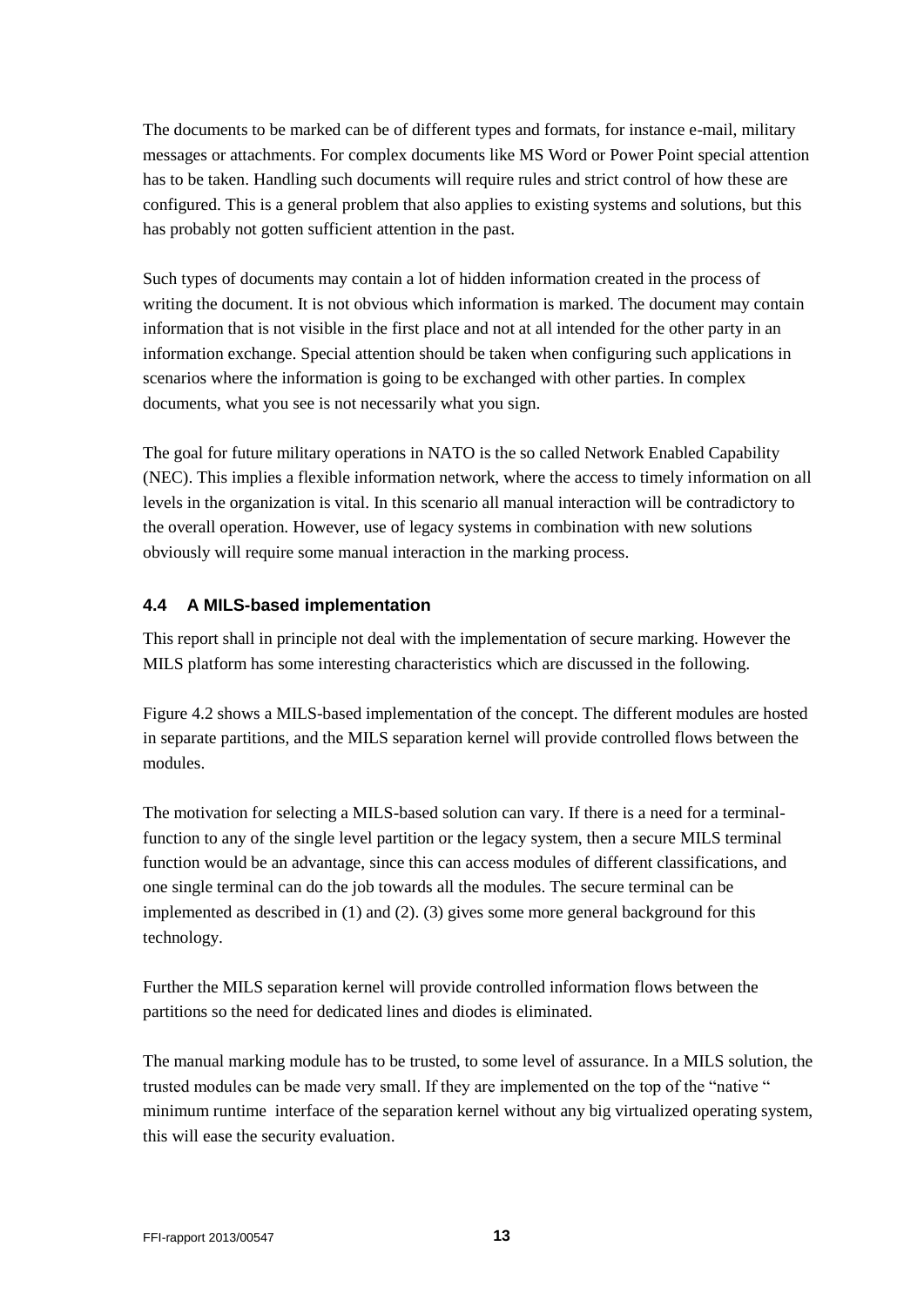

<span id="page-13-0"></span>*Figure 4.2 A MILS based solution to secure marking, principle sketch*

## **5 Conclusions**

The ideal and conceptual simple solution for secure marking of information would be to upgrade legacy systems to operate multilevel. However it is assumed that this will never happen because of the cost to do so. The upgrade and following security evaluation would not at all be a simple task.

Existing military information systems have to a great deal emerged as an automation of existing operational procedures. This has led to complex command and control systems operating in System High mode. This complicates information exchange.

In the future to construct an information system that to a great extent consists of interconnected single level systems, will be a great challenge. The overall design and operational concept for the system must be given much attention. It has to be redesigned completely compared to existing systems and operational thinking. The challenge will be to have a flexible utilization of single level units in a multilevel setting, and to minimize the need for manual interaction.

Independent of the chosen concept, it is expected that some critical modules will have to undergo a security evaluation. To evaluate complete systems to the assurance level that will be required for "multi level" systems is assumed to be very expensive, and consequently not realistic. This work is not about implementation, but one technology is mentioned, MILS. MILS do not solve the fundamental problem of classified information handling and exchange. But it may help to divide a complex system into fragments that can be manageable for a security evaluation.